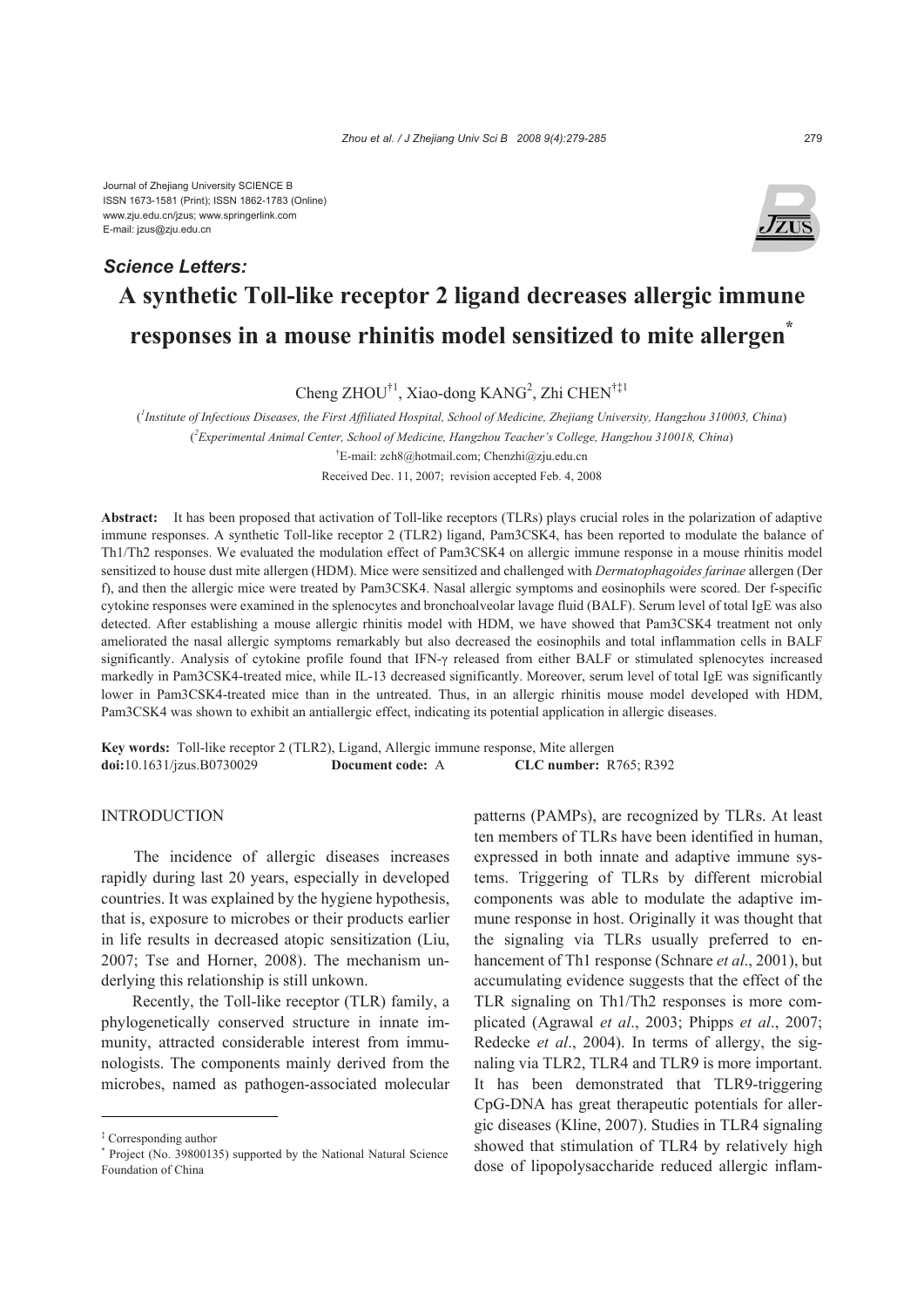mation in a murine model of asthma (Rodriguez *et al*., 2003). However, the role of TLR2 signaling in allergy remains controversial, since several studies reported that TLR2 ligands administered to murine models of allergy during the sensitization period led to an enhancement of Th2-mediated allergic inflammation (Chisholm *et al*., 2004; Redecke *et al*., 2004), while others showed TLR2 activation with its ligands suppressed Th2-type responses and IgE production in animal models either before or after airway allergen challenge (Patel *et al*., 2005; Revets *et al*., 2005).

TLR2 recognizes components from a variety of microorganisms including lipoproteins, peptidoglycan and lipoteichoic acid mainly from Gram-negative bacteria. Analysis of TLR2-deficient mice showed that TLR2 is critical to the recognition of peptidoglycan and lipoproteins (Takeda *et al*., 2003). To date, it was suggested that TLR2 might play a key role in the development of allergy, because epidemic studies in children of farmers found that those children with a decreased risk of developing allergies have increased levels of TLR2 mRNA (Lauener *et al*., 2002), while TLR2 mRNA decreased in animal allergic model (Liu *et al*., 2006). In addition, gene polymorphism of TLR2 has been verified to be a major factor affecting the susceptibility to asthma and allergies in children of farmers (Eder *et al*., 2004). Previous studies on the role of TLR2 signaling usually used ovalbumin as allergen to develop the animal models. However, ovalbumin is not an aeroallergen, but a food allergen. Respiratory diseases naturally provoked by ovalbumin are not common in human. Recent studies suggest that the relationship between TLR stimulation and allergic responses is more complex, perhaps antigen-, timing-, dose- and type of TLR ligand-dependent (Berin *et al*., 2006; Wu *et al*., 2007). Thus, in the present study, we used the most common inhalant allergen in China (Wen, 2006), the house dust mite allergen (HDM), to develop a murine model of allergic rhinitis and to evaluate the effect of a synthetic TLR2 ligand, Pam3CSK4, on the established allergic immune response.

#### MATERIALS AND METHODS

## **Animals**

Six- to eight-week-old female BALB/c mice

were purchased from the Experimental Animal Center of Zhejiang University (Hangzhou, China). They are all kept under pathogen-free condition in the Laboratory of Animal Facility, Medical College of Zhejiang University.

#### **Reagents**

*Dermatophagoides farinae* (Der f) crude body extract (Medical Acarology Laboratory of Medical School, Fudan University, Shanghai, China) was used as the allergen, which was lyophilized and stored in 4 °C and dissolved in PBS before use. Synthetic bacterial lipopeptide Pam3CSK4 (InvivoGen, San Diego, California, USA) was prepared in sterile PBS.

## **Establishment of the allergic rhinitis model using Der f and treatment with Pam3CSK4**

Mice were divided into three groups: control, allergic rhinitis, and Pam3CSK4 treatment. Each group contains 6 mice. Mice were sensitized via intraperitoneal injection (IP) with 100 µg of Der f and 1 mg of alum in 0.2 ml of PBS. A boosting injection was given on Day 7 with the same reagents. On Days 14~20, mice were challenged with Der f  $(1 \mu g/\mu l, 20$ µl per mouse) via intranasal instillation for consecutively 7 d. For the control group, mice were sensitized and challenged with PBS in place of Der f. In the Pam3CSK4 treatment group, the mice were sensitized and challenged in the same way as in the allergic rhinitis group, but Pam3CSK4 (100 µg per mouse) was injected intraperitoneally once 1 d before the final allergen inhalant. Der f-allergic and negative control mice were given PBS via the same route.

## **Cytokine profile release by Der f-stimulated splenocytes in vitro**

Splenocytes were isolated from mice after sacrificed on Day 21. They were cultured in RPMI-1640 medium containing 10% FCS at  $2\times10^6$  cells/ml with Der f (50  $\mu$ g/ml) stimulation at 37 °C and 5% CO<sub>2</sub>. After 72 h incubation, the supernatants of cells were collected and the concentrations of IL-13 and IFN-γ were assayed by commercial ELISA kits according to procedure protocols (R & D Systems, Minneapolis, MN, USA).

## **Bronchoalveolar lavage fluid (BALF)**

Immediately after anesthesia, BALF was ob-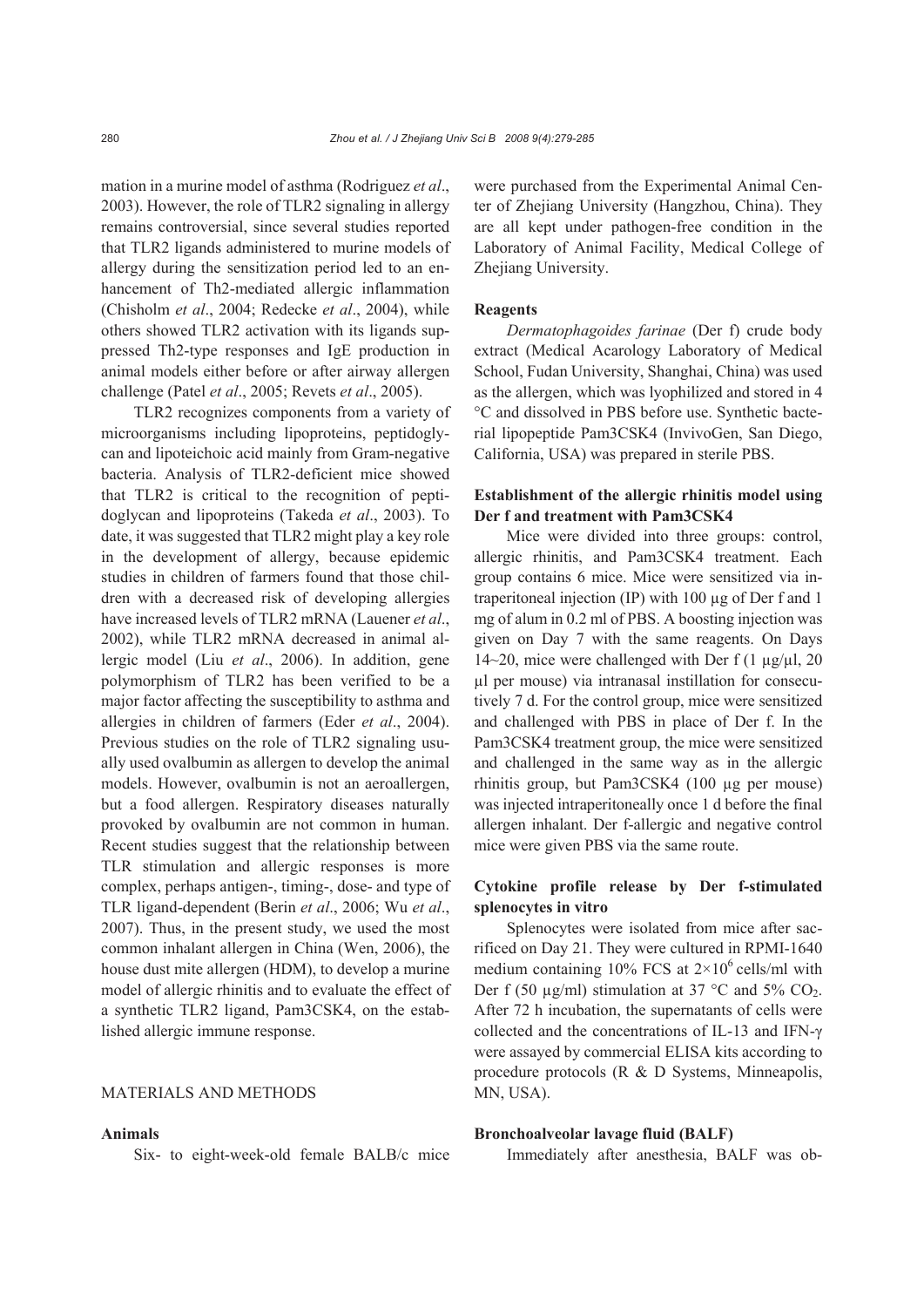tained as described in the following. Briefly, the right lung was lavaged in situ using two aliquots of 0.8 ml of PBS. The lavage of each mouse was kept on ice, then the BALF was centrifuged at 1500 r/min for 5 min, and the supernatant was aliquoted and stored at −70 °C for the detections of IFN-γ and IL-13. The BALF cell pellet was then resuspended in 1 ml of PBS and counted using a hemocytometer. The slides were made using a Cytospin (Shandon, UK) and were stained with Giemsa. Total cells and eosinophils in BALF were counted.

## **Total IgE detection**

The levels of total IgE in mouse sera were detected by ELISA kit (BD Bioscience, San Jose, California, USA).

#### **Evaluation of allergic symptoms**

The numbers of sneezing and nose rubbing motions during 30 min after the final allergen challenge were recorded in each experimental group.

#### **Statistical analysis**

All the results were expressed as mean±*SD*. Comparison of means between different groups was performed using the Mann-Whitney *U* test or the two-tailed unpaired *t* test. Statistical significance was defined by *P*<0.05.

#### RESULTS

# **Allergic symptoms decreased significantly in Pam3CSK4-treated mice**

The severity of allergic rhinitis was evaluated by two nasal symptoms, sneezing and nose rubbing. In our pilot experiments, the allergic symptoms exacerbated gradually since Day 14 after allergen challenge, and reached the peak during Days 20~30. Therefore, we administered Pam3CSK4 intraperitoneally once 1 d before final allergen challenge. As shown in Table 1, allergic symptoms in both Der f-allergic rhinitis and Pam3CSK4-treated mice are significantly higher than those of PBS mice (*P*<0.001), indicating that the animal model of allergic rhinitis is established. When compared with the Der f-allergic rhinitis mice, both the numbers of sneezing and nose rubbing decreased significantly in the Pam3CSK4-treated mice (Table 1), suggesting that activation of TLR2 signaling by Pam3CSK4 alleviated the allergic symptoms induced by HDM.

**Table 1 The numbers of sneezing and nose rubbing in different groups**

|                               |                                                 | Numbers of Numbers of        |
|-------------------------------|-------------------------------------------------|------------------------------|
|                               | sneezing                                        | nose rubbing                 |
| Der f-allergic rhinitis group | $30.0 \pm 5.7$                                  | $19.8 \pm 4.2$ **            |
| Pam3CSK4 treatment group      | $16.3 \pm 4.1$ <sup>**<math>\Delta</math></sup> | $12.2 \pm 2.8$ <sup>**</sup> |
| PBS group                     | $4.6 \pm 1.6$                                   | $2.3 \pm 1.2$                |
| $\cdots$ nn $\alpha$          | $\Lambda$ m $\Lambda$ $\Lambda$ $\Lambda$       |                              |

\*\**P*<0.001, as compared with PBS group; <sup>Δ</sup> *P*<0.01, as compared with Der f-allegic group. Every group contained 6 mice

# **Pam3CSK4 treatment decreased the inflammatory cells in the BALF**

Since the inflammatory cells, especially eosinophils, play a crucial role in allergic diseases, immediately after anesthesia, the BALF of each mouse was obtained. The BALF total cells and eosinophils were counted. The results show that either the number of total cells or eosinophils was significantly higher in the Der f-allergic rhinitis mice than in PBS mice (Fig.1, *P*<0.001). Moreover, after treatment with Pam3CSK4, both the total cells and eosinophils fell down markedly (*P*<0.01) as compared with the untreated Der f-allergic mice (Fig.1), indicating that Pam3CSK4 is able to attenuate allergic inflammation induced by HDM.



**Fig.1 Total cell and eosinophil counts in BALF decreased significantly after Pam3CSK4 treatment**  Pam3CSK4 was given to allergic mice once 1 d before the last intranasal challenge. \*\**P*<0.001, as compared with PBS mice; <sup>∆</sup>P<0.01, as compared with untreated Der f-allergic mice

### **Cytokine profile analysis after Pam3CSK4 treatment**

The role of TLR2 signaling in allergic inflammation is a current debating topic. How TLR2 stimulation modulates the balance of Th1/Th2 im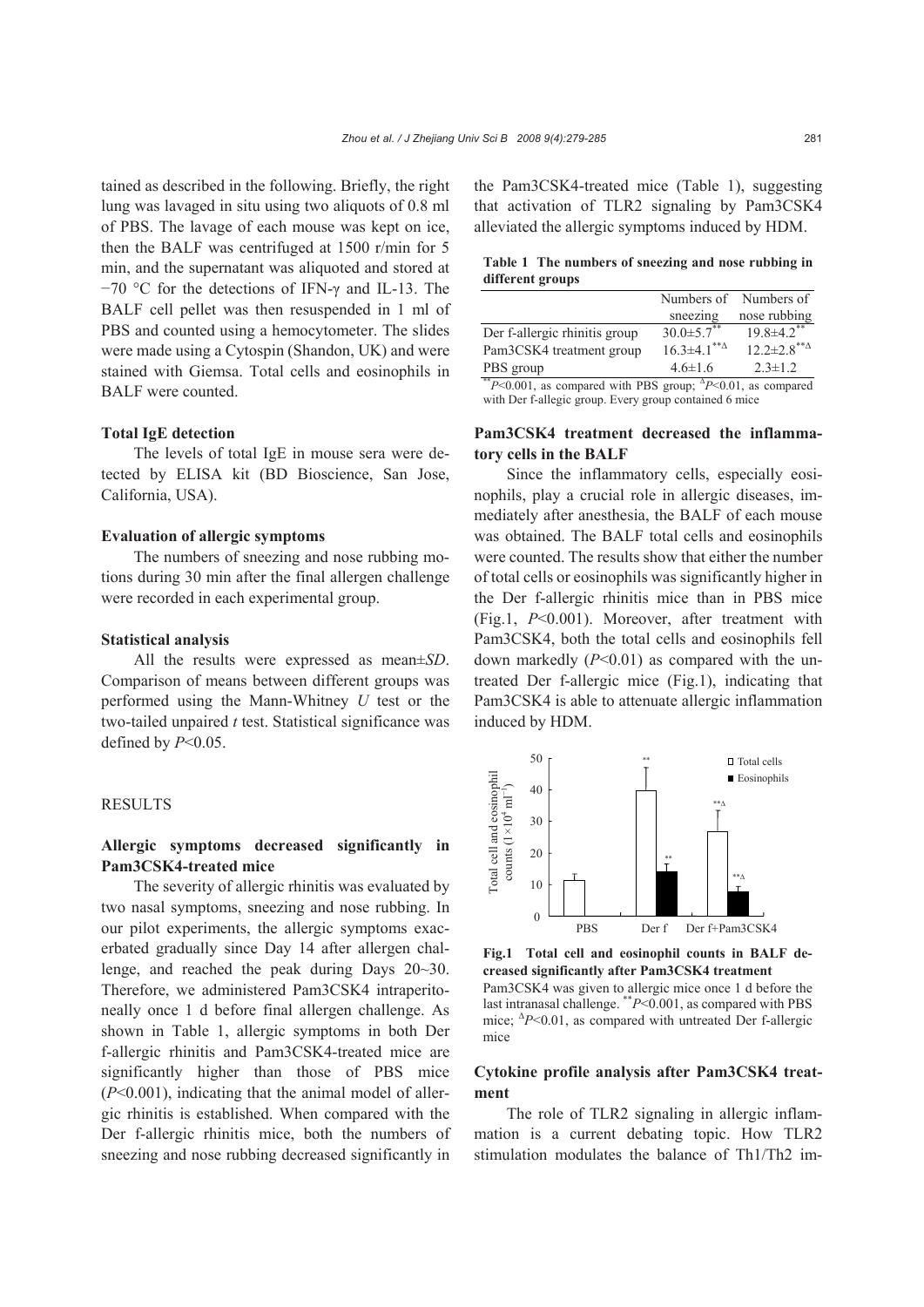mune responses is not well defined, maybe varying with the allergic model, strain, dose and timing. To characterize the polarization of the immune response after Pam3CSK4 treatment, IFN-γ and IL-13 were measured as indications of Th1 and Th2 responses, respectively. In BALF, IFN-γ could not be detected in both Der f-allergic rhinitis and PBS mice, whereas detected in 5 out of 6 mice of Pam3CSK4 treatment group (Fig.2a). Consistent with the result, the IFN-γ release from Der f-stimulated splenocytes was also significantly higher in Pam3CSK4-treated mice than in Der f-allergic rhinitis and PBS mice (Fig.2c). As for Th2 cytokine, IL-13 decreased significantly in the Pam3CSK4-treated mice as compared with the Der f-allergic rhinitis mice in both BALF and culture supernatant of splenocyte (Figs.2b and 2d). Therefore, TLR2 stimulation by Pam3CSK4 induced the release of IFN-γ and reduced the release of IL-13, indicating that the Pam3CSK4 treatment to the established allergic mice model could skew the allergic Th2

response to Th1 response. Thus, Pam3CSK4 might be used as Th1 adjuvant in a therapeutic vaccine in the prevention and treatment of allergy.

## **Pam3CSK4 treatment decreased the total level of IgE in allergic mice sera**

IgE is the central antibody in the induction of allergy and a consequence of an extreme Th2 immune response. In order to know whether Th1 response induced by Pam3CSK4 could down-regulate the subsequent IgE synthesis, we detected the total IgE in mouse sera. The results show that serum total IgE levels were elevated in both the Der f-allergic group and the Pam3CSK4 treatment group as compared with the control group ( $P<0.001$ , Fig.3). Moreover, the level of total IgE decreased significantly in Pam3CSK4-treated mice compared with untreated Der f-allergic mice (Fig.3, *P*<0.05), indicating that the effect of Pam3CSK4 on the allergic immune response is rather rapid and efficient.



**Fig.2 Pam3CSK4 enhanced IFN-γ and inhibited IL-13 productions. (a) IFN-γ in BALF; (b) IL-13 in BALF; (c) IFN-γ released from splenocytes stimulated with Der f; (d) IL-13 released from splenocytes stimulated with Der f** 

\*\**P*<0.001 and \* *P*<0.01, as compared with untreated Der f-allergic rhinitis mice. ND: Not detected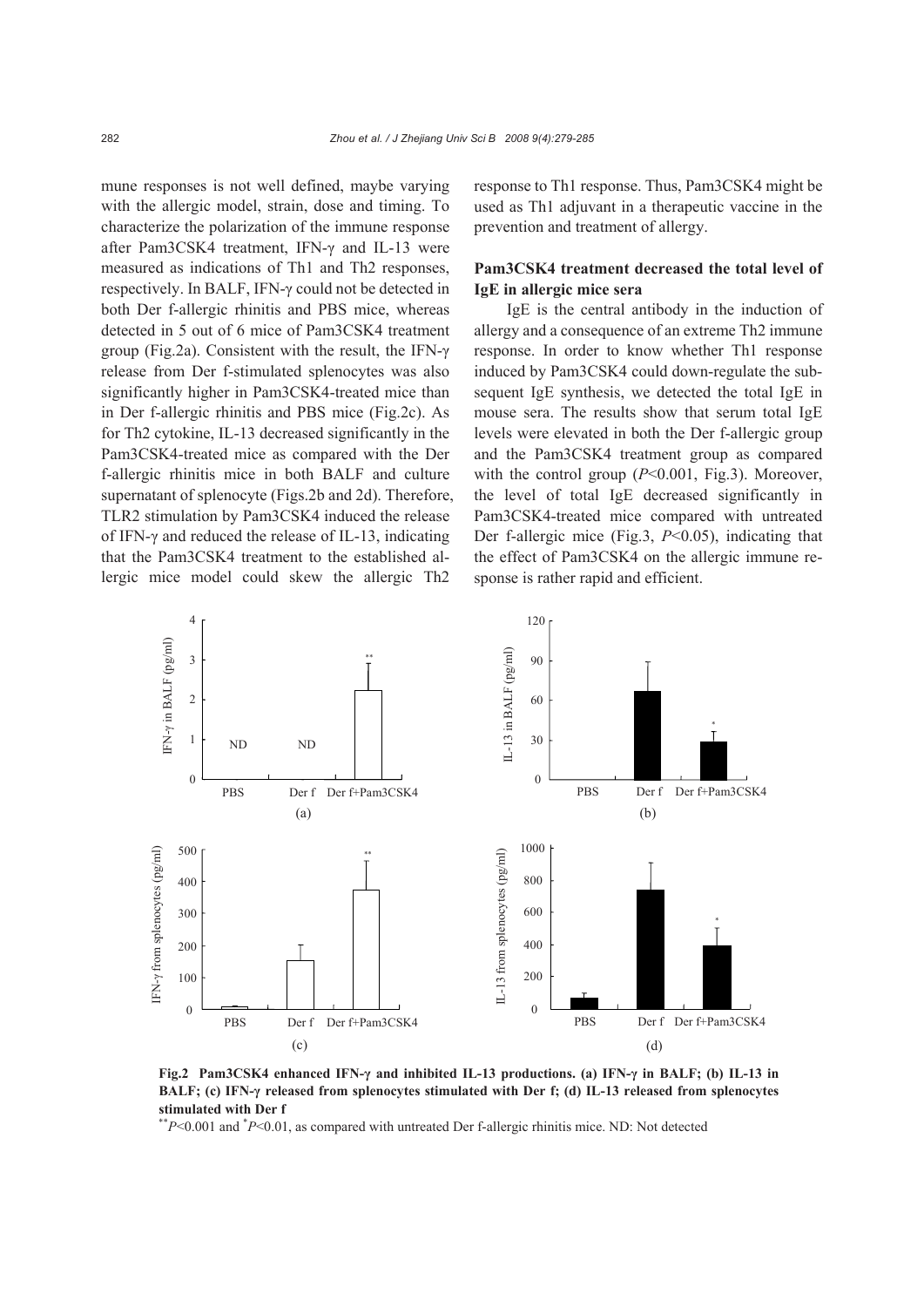

**Fig.3 The total serum IgE decreased remarkably after Pam3CSK4 treatment** 

\*\**P*<0.001, as compared with PBS mice; <sup>∆</sup> *P*<0.05, as compared with untreated Der f-allergic rhinitis mice

#### DISCUSSION

The central goal in immunotherapy for allergic diseases is to develop more effective, safer and long-lasting therapeutical strategy. To reach this goal, scientists focus their interest on modulation of the skewed Th2 response toward a more balance Th1/Th2 response, since allergic diseases are strongly associated with Th2 immune response (Zhang *et al*., 2007). In order to stimulate the immune system towards a Th1 response, several approaches can be done such as strengthening the Th1 response by the addition of recombinant Th1 cytokines, CpG DNA, and blocking a Th2 type response with an antagonist against specific receptors. Recent studies have demonstrated that the activation of several TLR signaling was able to decrease allergic response and direct the balance of the immune system in favor of the Th1 response, representing a potential therapeutic strategy for the control of allergy. In the present study, based on the establishment of a mouse rhinitis model sensitized to the mite allergen, we have clearly showed that Pam3CSK4 as a TLR2 agonist is able to downregulate the allergic parameters including the allergic symptoms, antigen-induced airway eosinophilia, IL-13 and IgE antibodies; however, it up-regulates IFN-γ production, indicating the therapeutic role of Pam3CSK4 in HDM-induced allergic rhinitis.

Although ovalbumin is the most commonly used allergen to develop animal models of allergy, we chose HDM to develop our animal model. We believe that the establishment of allergic animal model sensitized to HDM offers more clinical utility in studying the aetiology and treatment of inhalation allergies (Sarpong *et al*., 2003), and since HDM is more natural and common inhalant allergen than ovalbumin, this mouse allergic model should be more clinically relevant. More importantly, most of mite allergens are enzymes, and their enzymatic activities have been demonstrated to be required for the induction of Th2 and IgE responses (Akiba *et al*., 2006; Chapman *et al*., 2007). Recent study has showed that basophils are essential for TH2 responses induced by immunization with allergen as they were directly activated by protease allergens and produced Th2-inducing cytokines, including interleukin 4 (IL-4) and thymic stromal lymphopoietin (TSLP) (Sokol *et al*., 2008). Generally, basophils constitute 1%~2% of peripheral blood leukocytes and are not normal constituents of the lymph node. After immunization with protease allergen(s), basophils are activated and recruited to the draining lymph node where TSLP is produced, the important inducer of Th2 differentiation in vivo and in vitro (Sokol *et al*., 2008). Therefore, in our immunization protocol, sensitizing the mice via IP is easier and faster to initiate mouse sensitization due likely to much more lymph nodes distributed intraperitoneally. Although initiating mouse sensitization via nasal inhalation instead of IP route may be more relevant to human allergic to HDM, we have tried, but failed, in duration of a month. We speculate that it might need much longer time to establish a murine allergic model via nasal inhalant, perhaps since lymph tissues in nostril are not as plentiful as those in peritoneum. Our results show a significant increase in allergic symptoms, eosinophilia, total IgE and IL-13 in Der f-allergic rhinitis mice, suggesting that the mouse allergic rhinitis model in our experiments is successfully established.

The findings in our study strongly suggest that allergic rhinitis sensitized to HDM is inhibited by Pam3CSK4, since the allergic symptoms, airway eosinophils, serum total IgE and IL-13 reduced significantly in Pam3CSK4 treatment group compared with the allergic rhinitis group, while IFN-γ increased. Previous studies have evaluated the effect of TLR2 signaling on allergic diseases, but the results are conflicting. In our model, triggering of TLR2 with Pam3CSK4 showed a beneficial antiallergic effect on allergic rhinitis, which is consistent with several pre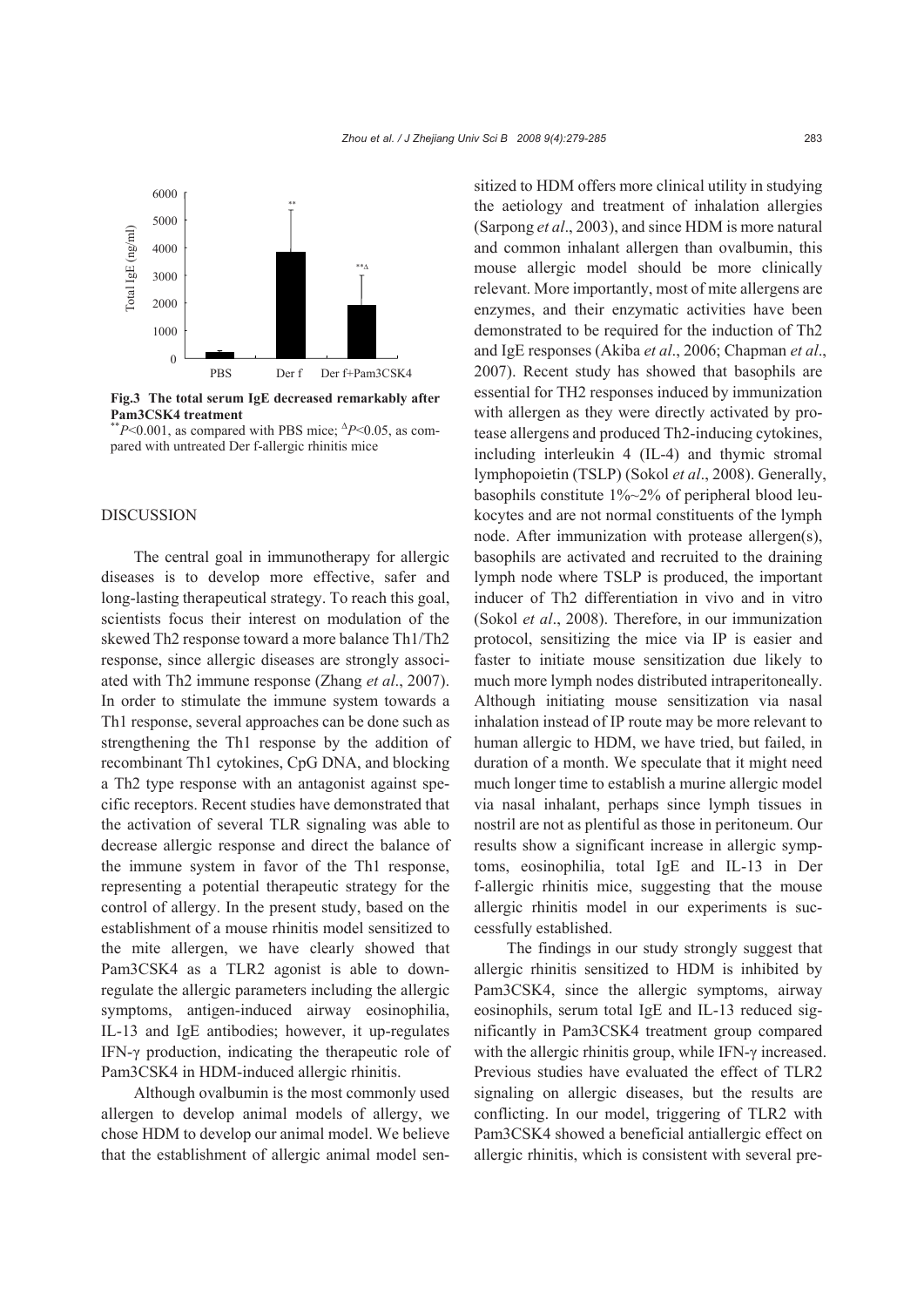vious studies (Akdis *et al*., 2003; Patel *et al*., 2005; Revets *et al*., 2005). The mechanism of its antiallergic effect is still elusive. TLR2 has been reported as an important pattern recognition receptor (PRR) on regulatory T cells (Tregs) and the  $CD4^+$   $CD25^+$  Treg subset in TLR2-deficient mice is significantly reduced compared to wild type mice, suggesting a relationship between Tregs and TLR2 (Sutmuller *et al*., 2006). However, Patel *et al*.(2005) reported that, by using blocking antibodies, the antiallergic effect of Pam3CSK4 was independent of IL-10 or TGF-β, but critically dependent on IL-12, and hence, Tregs are unlikely to play an important role in the therapeutic effect of Pam3CSK4. Therefore, it was suggested that TLR2 activation by Pam3CSK4 stimulates the antigen-presenting cells to secrete cytokines such as IL-12 and IFN-γ, which causes the enhancement of IFN-γ synthesis by T cells, resulting in decreased Th2 cell differentiation and attenuated eosinophilic airways inflammation, which might be the same as activation of TLR9 with CpG DNA (Kline, 2007). Besides, a more recent study has showed that Pam3CSK4-mediated suppression of Ag-induced degranulation of bone marrow-derived mast cells required no TLR2 signal, most probably by electrostatic forces to reduce the level of active allergen and in turn, Pam3CSK4 was responsible for the suppression of Ag-induced degranulation (Fehrenbach *et al*., 2007).

It was proposed that the increase of allergic diseases in the industrialized world has often been related to a decline in infections during childhood, since a reduction in the overall microbial burden and low stimulation of TLRs will result in weak Th1 imprinting and unrestrained Th2 responses that presumably allow an increase in allergy (Liu, 2007; Tse and Horner, 2008). Our results show that triggering of TLR2 by its agonist Pam3CSK4 decreased allergic inflammation and skewed Th2 response toward Th1 response, supporting this hygiene hypothesis. In accordance with a recent study demonstrating that TLR2 ligands inhibited allergen-specific Th2 responses in vitro in sensitized individuals allergic to HDM allergen (Taylor *et al*., 2006), our study further confirms the inhibitory effect of TLR2 ligand on allergic immune responses in vivo in mouse HDM-induced allergic rhinitis model.

In summary, based on a mouse allergic rhinitis

model with the house dust mite allergen that developed in the current studies, we have clearly showed that the stimulation of TLR2 with Pam3CSK4 was able to decrease not only allergic symptoms but also the Th2 response in allergic mice, suggesting its therapeutic effect on allergic diseases. Further studies need to be done to evaluate the persistence of its antiallergic effect, potential side effects, and effects related with various timing and route of administration in animal models.

#### **References**

- Agrawal, S., Agrawal, A., Doughty, B., Gerwitz, A., Blenis, J., van Dyke, T., Pulendran, B., 2003. Cutting edge: different Toll-like receptor agonists instruct dendritic cells to induce distinct Th responses via differential modulation of extracellular signal-regulated kinase-mitogen-activated protein kinase and c-Fos. *J. Immunol.*, **171**(10):4984- 4989.
- Akdis, C.A., Kussebi, F., Pulendran, B., Akdis, M., Lauener, R.P., Schmidt-Weber, C.B., Klunker, S., Isitmangil, G., Hansjee, N., Wynn, T.A., *et al*., 2003. Inhibition of T helper 2-type responses, IgE production and eosinophilia by synthetic lipopeptides. *Eur. J. Immunol.*, **33**(10): 2717-2726. [doi:10.1002/eji.200323329]
- Akiba, H., Mitsuishi, K., Ikeda, S., Okumura, K., Ogawa, H., 2006. Crucial commitment of proteolytic activity of a purified recombinant major house dust mite allergen Der p1 to sensitization toward IgE and IgG responses. *J. Immunol.*, **177**(3):1609-1617.
- Berin, M.C., Zheng, Y., Domaradzki, M., Li, X.M., Sampson, H.A., 2006. Role of TLR4 in allergic sensitization to food proteins in mice. *Allergy*, **61**(1):64-71. [doi:10.1111/j. 1398-9995.2006.01012.x]
- Chapman, M.D., Wünschmann, S., Pomés, A., 2007. Proteases as Th2 adjuvants. *Curr. Allergy Asthma Rep.*, **7**(5): 363-367. [doi:10.1007/s11882-007-0055-6]
- Chisholm, D., Libet, L., Hayashi, T., Horner, A.A., 2004. Airway peptidoglycan and immunostimulatory DNA exposures have divergent effects on the development of airway allergen hypersensitivities. *J. Allergy Clin. Immunol.*, **113**(3):448-454. [doi:10.1016/j.jaci.2003.12.011]
- Eder, W., Klimecki, W., Yu, L., von Mutius, E., Riedler, J., Braun-Fahrlander, C., Nowak, D., Martinez, F.D., 2004. Toll-like receptor 2 as a major gene for asthma in children of European farmers. *J. Allergy Clin. Immunol.*, **113**(3): 482-488. [doi:10.1016/j.jaci.2003.12.374]
- Fehrenbach, K., Port, F., Grochowy, G., Kalis, C., Bessler, W.B., Galanos, C., Krystal, G., Freudenberg, M., Michael Huber, M., 2007. Stimulation of mast cells via FcvarepsilonR1 and TLR2: the type of ligand determines the outcome. *Mol. Immunol.*, **44**(8):2087-2094. [doi:10.1016/ j.molimm.2006.09.011]
- Kline, J.N., 2007. Immunotherapy of asthma using CpG oli-